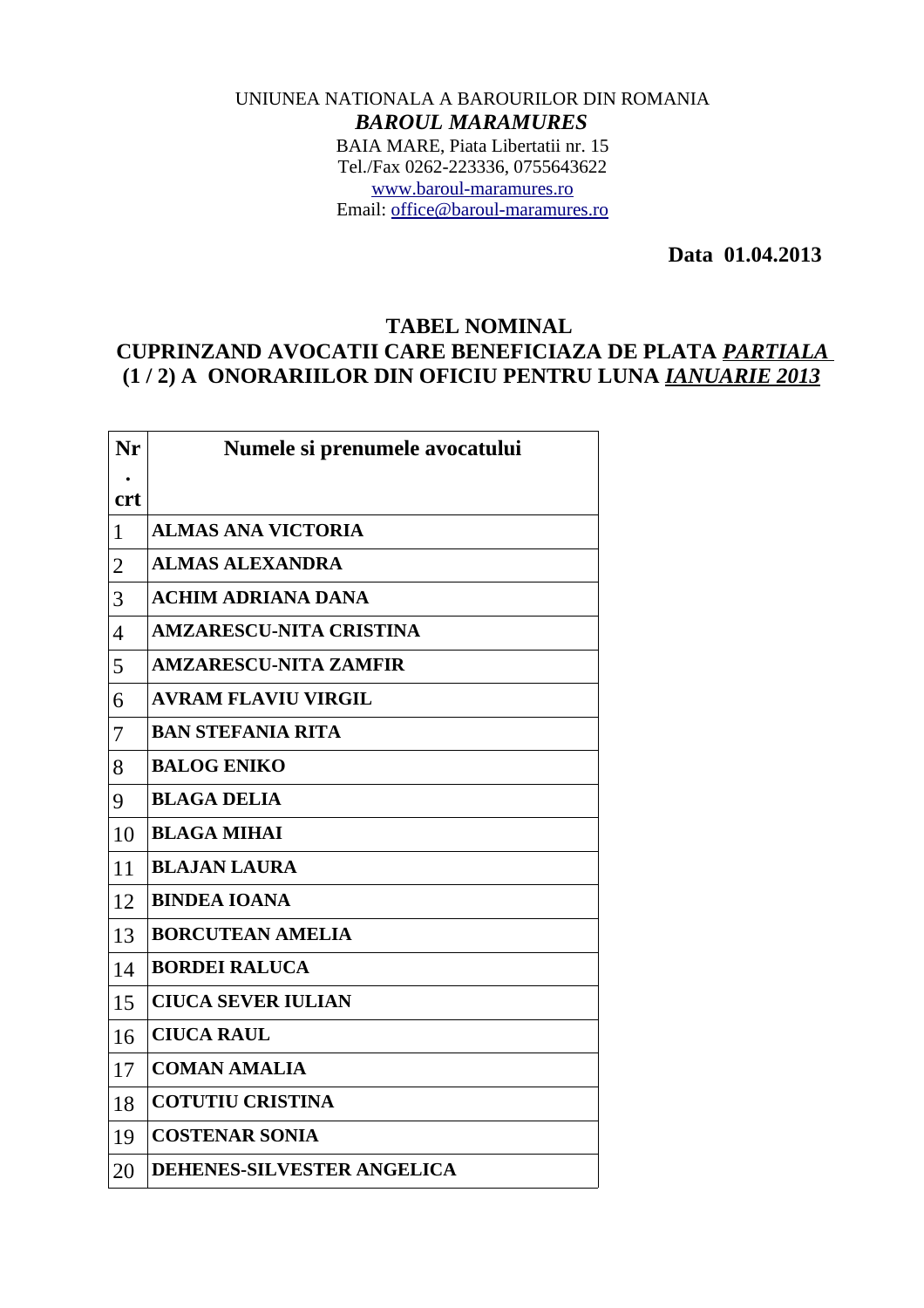| 21 | <b>DENES MARIA ANASTASIA</b>    |
|----|---------------------------------|
| 22 | DRAGOMIR IULIANA                |
| 23 | <b>DINDILIGAN ROMAN ROXANA</b>  |
| 24 | <b>FARCAS CLAUDIA</b>           |
| 25 | <b>GIURGIU ADRIAN</b>           |
| 26 | <b>GIURGIU LIANA</b>            |
| 27 | <b>GRAD OVIDIU</b>              |
| 28 | <b>GORON ANAMARIA</b>           |
| 29 | <b>HOTEA NELICA</b>             |
| 30 | <b>HORGOS RAZVAN</b>            |
| 31 | <b>IACOB DIANA</b>              |
| 32 | <b>IACOB NATALIA</b>            |
| 33 | <b>ILUTI ALINA</b>              |
| 34 | <b>INDRE TIMEA</b>              |
| 35 | <b>LEONTE CORNELIA</b>          |
| 36 | <b>LIBOTEAN IONELA</b>          |
| 37 | <b>LUPSE MARINELA</b>           |
| 38 | <b>MARIS ALEXANDRA</b>          |
| 39 | <b>MAROZSAN RALUCA</b>          |
| 40 | <b>MESAROS TOMOIAGA ANDREEA</b> |
| 41 | <b>MIHALCA DELIA</b>            |
| 42 | <b>MOTOC ANDRADA</b>            |
| 43 | <b>OLAR IULIA</b>               |
| 44 | <b>ONITA IVASCU ADRIAN</b>      |
| 45 | <b>PETRAN MANUELA</b>           |
| 46 | <b>POP PETRE</b>                |
| 47 | <b>POPESCU OVIDIU HORIA</b>     |
| 48 | <b>RADU CRISTIAN</b>            |
| 49 | <b>RADU VALENTIN</b>            |
| 50 | <b>RADU EMIL OVIDIU</b>         |
| 51 | <b>RATIU SIMONA</b>             |
| 52 | <b>SABOU ANCA</b>               |
| 53 | <b>SCIUCHIN MIHAELA</b>         |